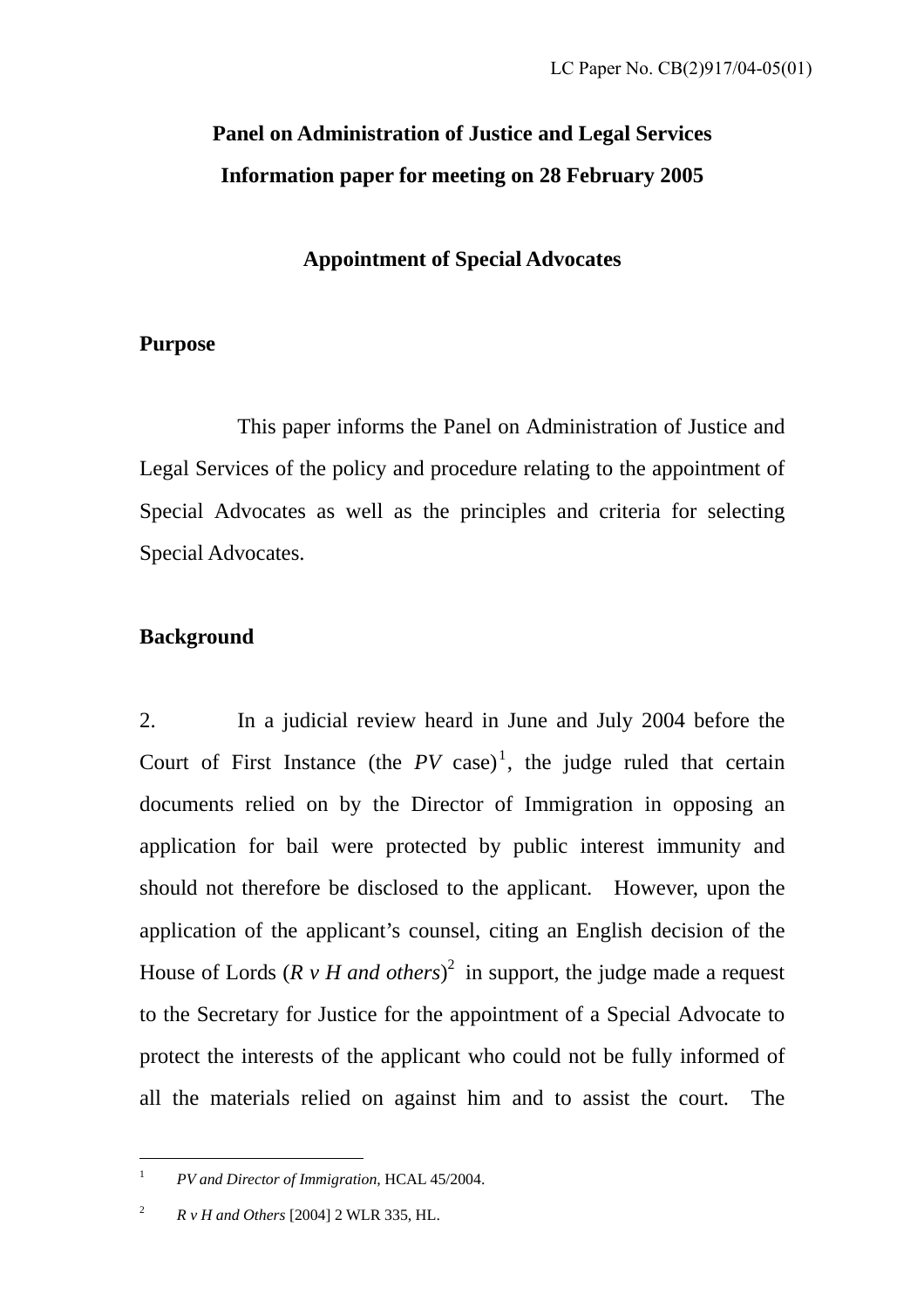Secretary for Justice accepted the request, put forward several names of available counsel for selection by PV and subsequently appointed a Special Advocate. After hearing submissions from the Special Advocate, the judge granted bail to the applicant subject to conditions.

### **Appointment of a Special Advocate**

### *Rationale and functions of Special Advocates*

3. There is an overriding requirement to ensure that the trial process, viewed as a whole, must be  $fair<sup>3</sup>$ . However, the right to a fair hearing is not absolute but is subject to exceptions. For example, certain materials may be withheld from disclosure on the grounds that any disclosure would be injurious to the public interest. The appointment of a Special Advocate might in an appropriate case be necessary in the interests of justice to ensure the affected person's interests are safeguarded. As stressed in *R v H and others,* such an appointment will always be exceptional, never automatic and should not be ordered unless and until the trial judge is satisfied that no other course would adequately meet the overriding requirement of fairness to the affected person : it is to be used as a last and never a first resort<sup>4</sup>.

 $\overline{a}$ 

- 2 -

<sup>3</sup> Article 14.1 of the ICCPR, Article 6(1) of the European Convention on Human Rights and Article 10 of the HKBOR, Cap. 383.

<sup>4</sup> Para. 22, *R v H and Others.*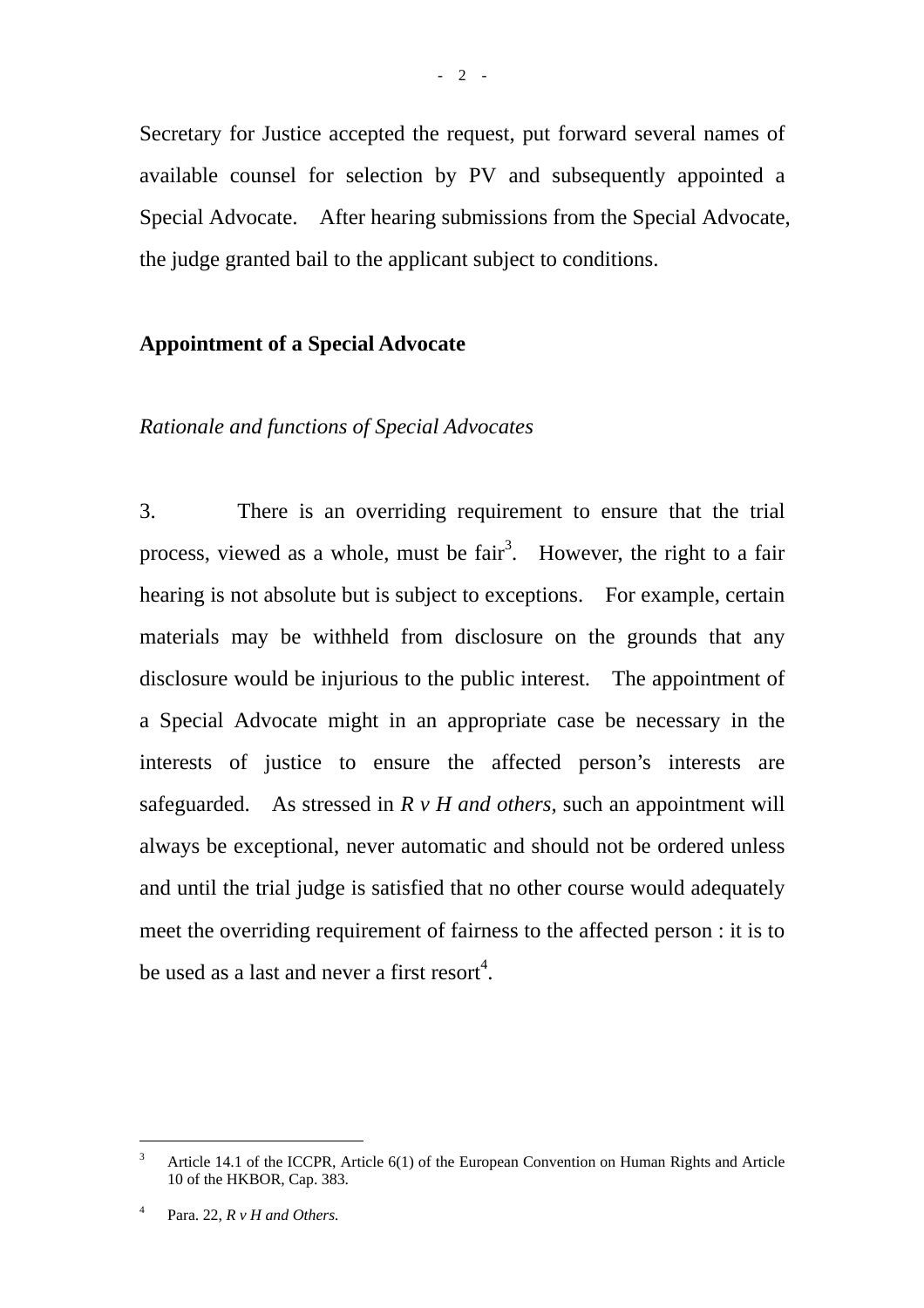4. In essence, a Special Advocate represents the interests of the affected person in any proceedings in which certain confidential and highly sensitive information which is subject to public interest immunity will not be disclosed to the latter. A Special Advocate can also assist the court by ensuring the contentions of the party (usually Government) claiming public interest immunity are fully considered. There is not the usual client and lawyer relationship between the affected person and the Special Advocate. The latter is not responsible to the former although he is appointed to represent the former's interests<sup>5</sup>.

## *Procedure for appointment of a Special Advocate*

5. In the *PV* case the Court broadly followed the procedures and guidelines set out in the House of Lords decision in *R v H and others.*  In particular, the House of Lords endorsed the appointment of a Special Advocate by the Attorney General under the English system $6$ . The rationale is that the Attorney General acts as an independent, unpartisan guardian of the public interest in the administration of justice. It is in that capacity that he approves the list of counsel considered suitable to act as Special Advocates. Where a Hong Kong Court in future calls for the appointment of a Special Advocate, it is likely that it will require the appointment to be made by the Secretary for Justice, adopting the procedure as expounded in *R v H and others* and the *PV* cases.

 $\overline{a}$ 

<sup>5</sup> ibid.

<sup>6</sup> Paras. 45 & 46, *R v H and others*.